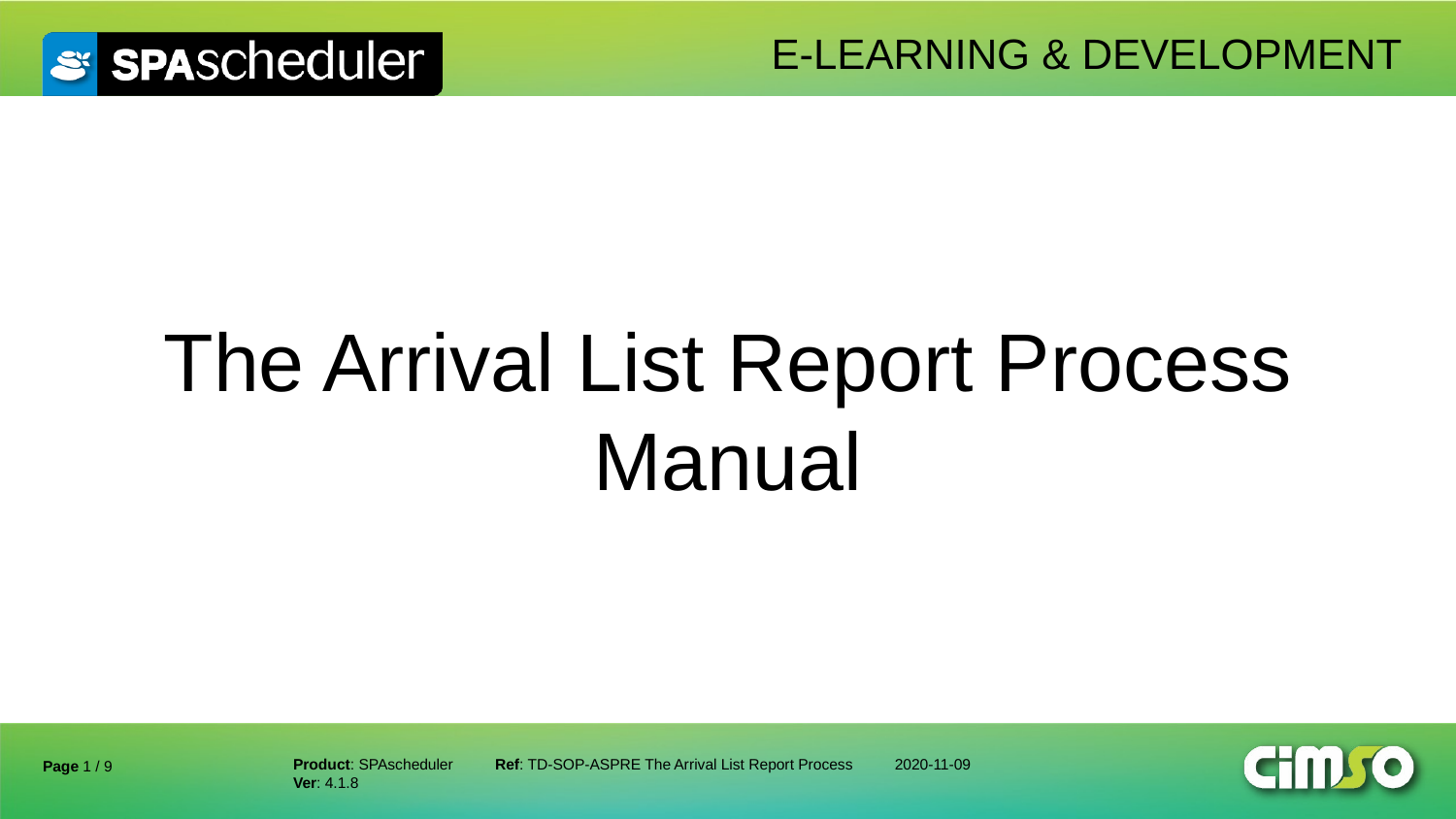#### **What Is A Report?**

A Report is a document that presents information in an organized format for a specific audience and purpose.

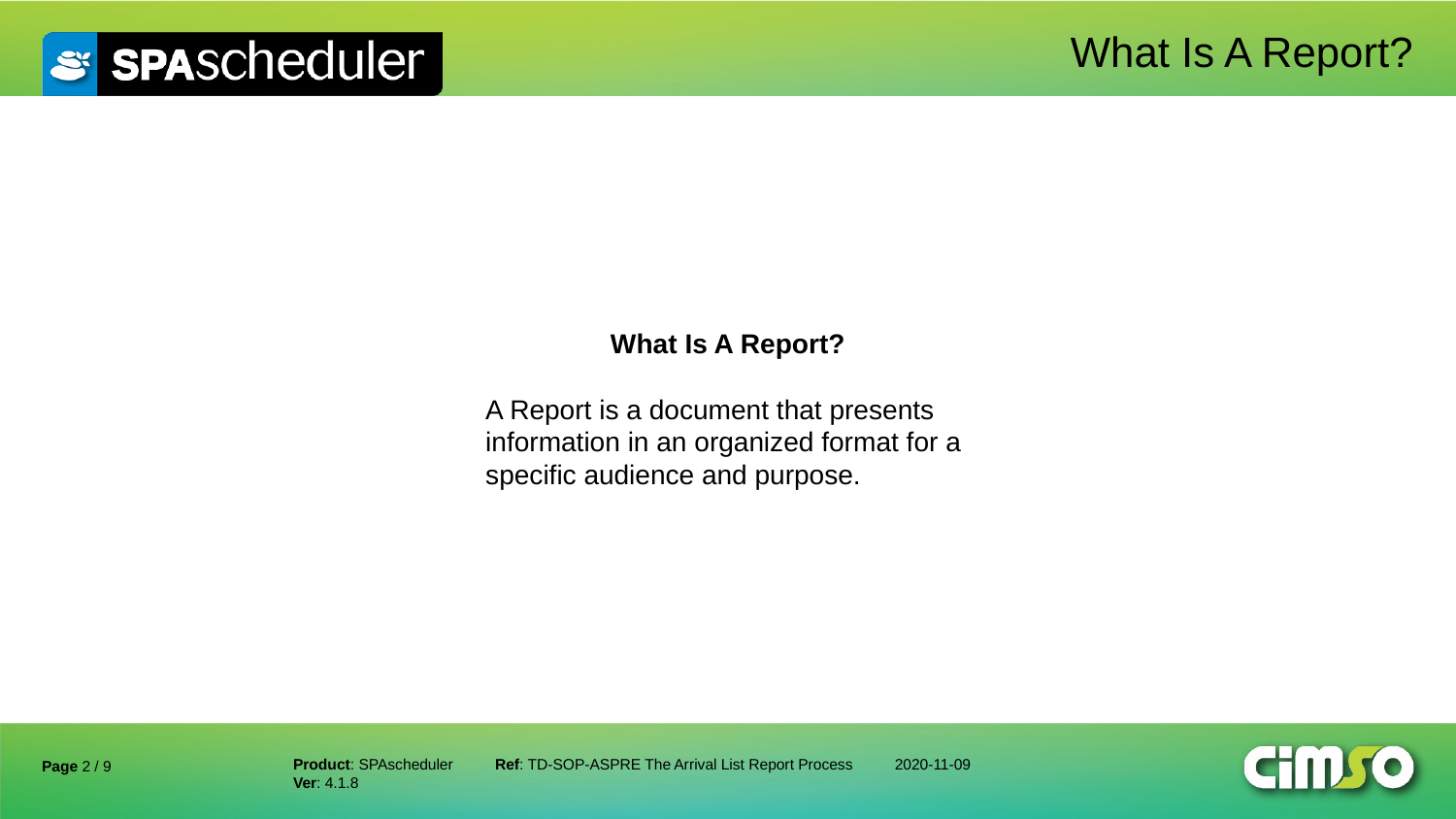### The Wheel: Customer Centric Design



#### **CUSTOMER CENTRIC DESIGN**

- Identify CDP customer data platform with extensive CRM
- Connect Single or bulk blast e-mail, SMS, fax and snail-mail
- Collaborate Local server to Web and mobile device data interchange
- Live Food, Beverage and Retail points of sale with stock control and procurement
- Play Schedule and manage Golf, SPA and Leisure activities
- Rest Reservations, Lodging PMS, Leasing and Timeshare
- Finance GAAP, IAS and IFRS financial control to balance sheet

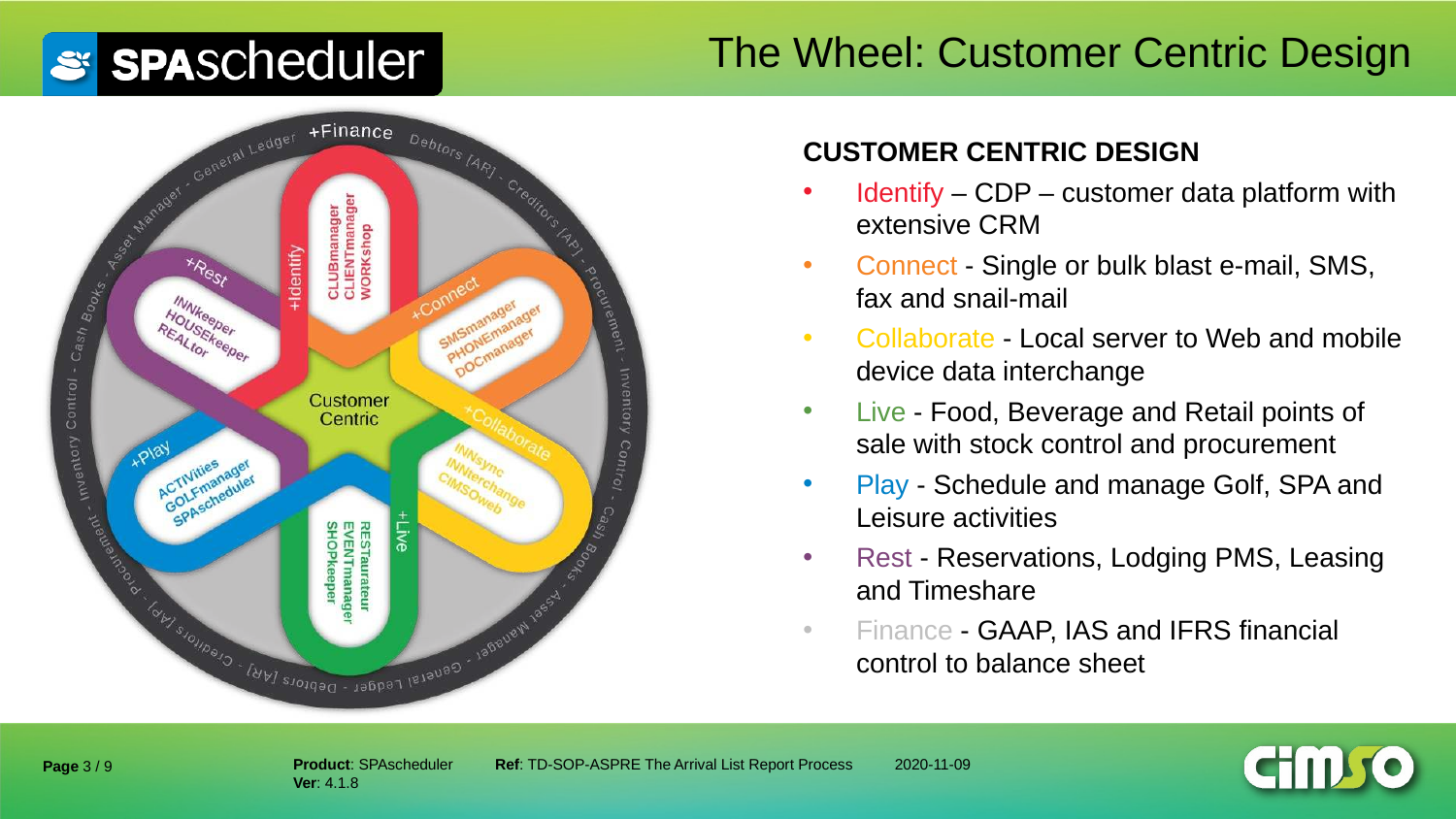#### Logging Into SPAscheduler

|                    | STILL O Menu      |
|--------------------|-------------------|
| ⊨⊨                 | Administration    |
|                    | Golfer            |
| ණි                 | ActivityScheduler |
|                    | SpaScheduler      |
|                    | Restaurateur      |
|                    | ShopKeeper        |
| 伞                  | AssetManager      |
|                    | WebRes            |
|                    |                   |
| $\mathbf{\hat{z}}$ | InnSync           |
| 最                  | <b>Fax Server</b> |
|                    | Phoneman          |
| 8                  | TimeKeeper        |
| $\ddot{Q}^o$       | Configuration     |
|                    | <b>EXEUP</b>      |
|                    | Close Menu        |
| X                  | <b>Exit Menu</b>  |

Start your **CiMSO Menu**, select the **SPAscheduler**. Use your given **Login ID** and **Password** to log in



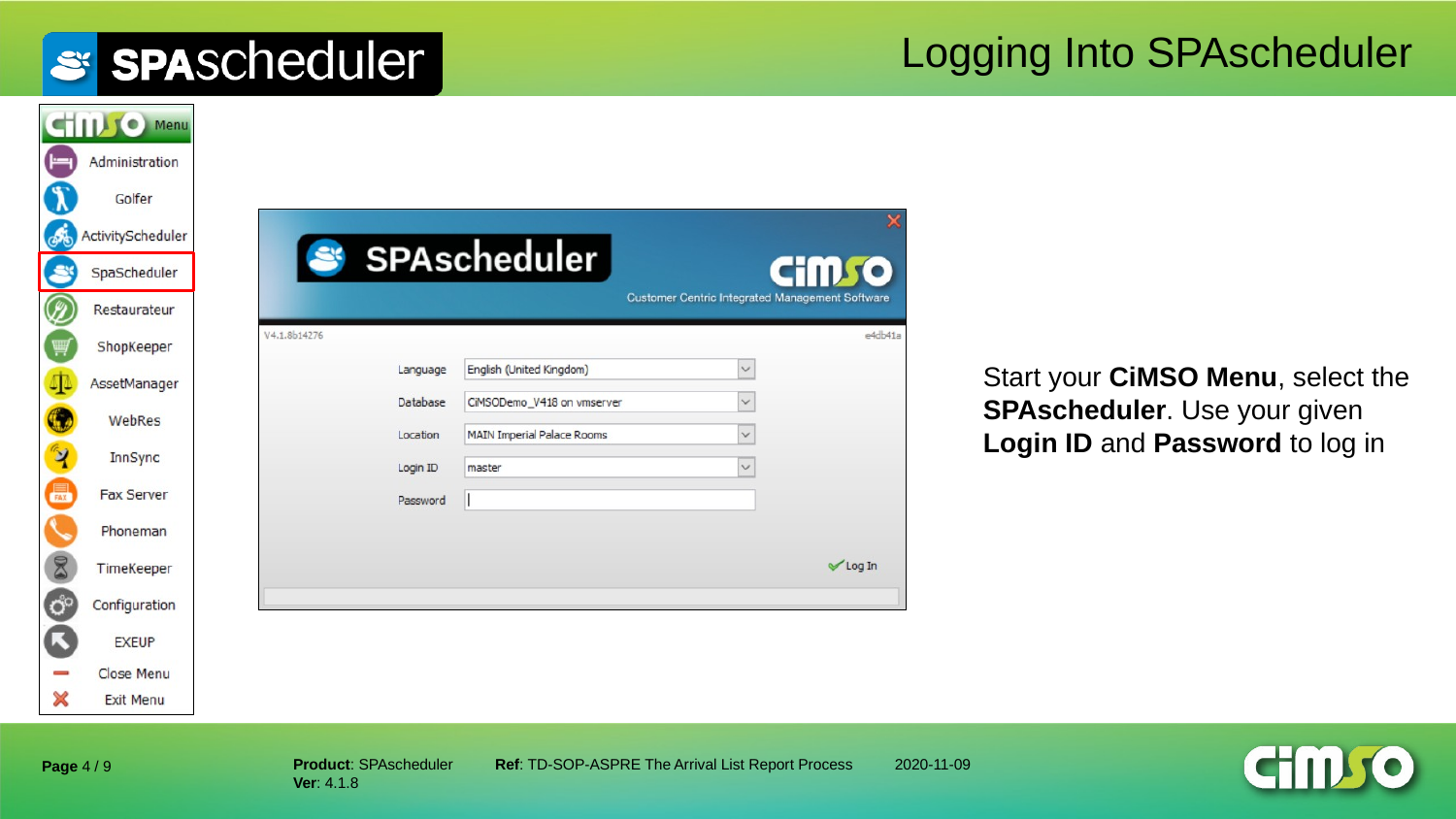#### **SPAscheduler**

Once logged into **SPAscheduler**, You are able to navigate through the Database

| $\bullet$               |                 |                  |                      |            |               |               |           |                                                                                                   |                                                         | $\overline{\phantom{0}}$        | $\Box$                               | $\times$          |
|-------------------------|-----------------|------------------|----------------------|------------|---------------|---------------|-----------|---------------------------------------------------------------------------------------------------|---------------------------------------------------------|---------------------------------|--------------------------------------|-------------------|
| Treatment Schedule      |                 | Dietary Schedule |                      | Setup      |               | Task Manager  |           |                                                                                                   |                                                         |                                 |                                      |                   |
| 24 Jul 2019             | GODB            | POS              | $\rightarrow$ Verify | Add Client | <b>Re</b> Add | Move<br>Guest | Wait List | Þ<br>$\mathcal{P}$                                                                                |                                                         | Reports <b>C</b> Transact       |                                      |                   |
| $\overline{\mathbf{C}}$ | Clients 2 08:00 |                  | 09:00                |            | 10:00         |               | 11:00     |                                                                                                   | <b>Booked Treatments</b>                                | D                               |                                      | 宮<br>€            |
|                         |                 |                  |                      |            |               |               |           |                                                                                                   | Treatments<br>Spa Pedicure 30 Min<br>Deflevology 60 Min | Delux Anti-Ageing Facial 90 Min | Time<br>01:30<br>00:30<br>$n1 - n n$ | ٨                 |
|                         |                 |                  |                      |            |               |               |           |                                                                                                   | Spa Packages<br>Package 1<br>Package 2                  |                                 | €                                    | ٨<br>$\checkmark$ |
|                         |                 |                  |                      |            |               |               |           |                                                                                                   | <b>Staff Members</b>                                    |                                 |                                      | ↑                 |
|                         |                 |                  |                      |            |               |               |           |                                                                                                   | Venues                                                  |                                 |                                      | ↑                 |
|                         |                 |                  |                      |            |               |               |           |                                                                                                   |                                                         |                                 |                                      |                   |
| Client                  |                 |                  |                      |            |               |               | 解         | $\begin{smallmatrix} \bullet & \bullet & \bullet & \bullet & \bullet & \bullet \end{smallmatrix}$ | $\checkmark$ Schedule                                   | Treatment                       | <sup>43</sup> Cancel                 |                   |
| Treatment               |                 |                  |                      |            |               |               |           | $\checkmark$                                                                                      |                                                         | Schedule Block Times            |                                      |                   |



**Page** 5 / 9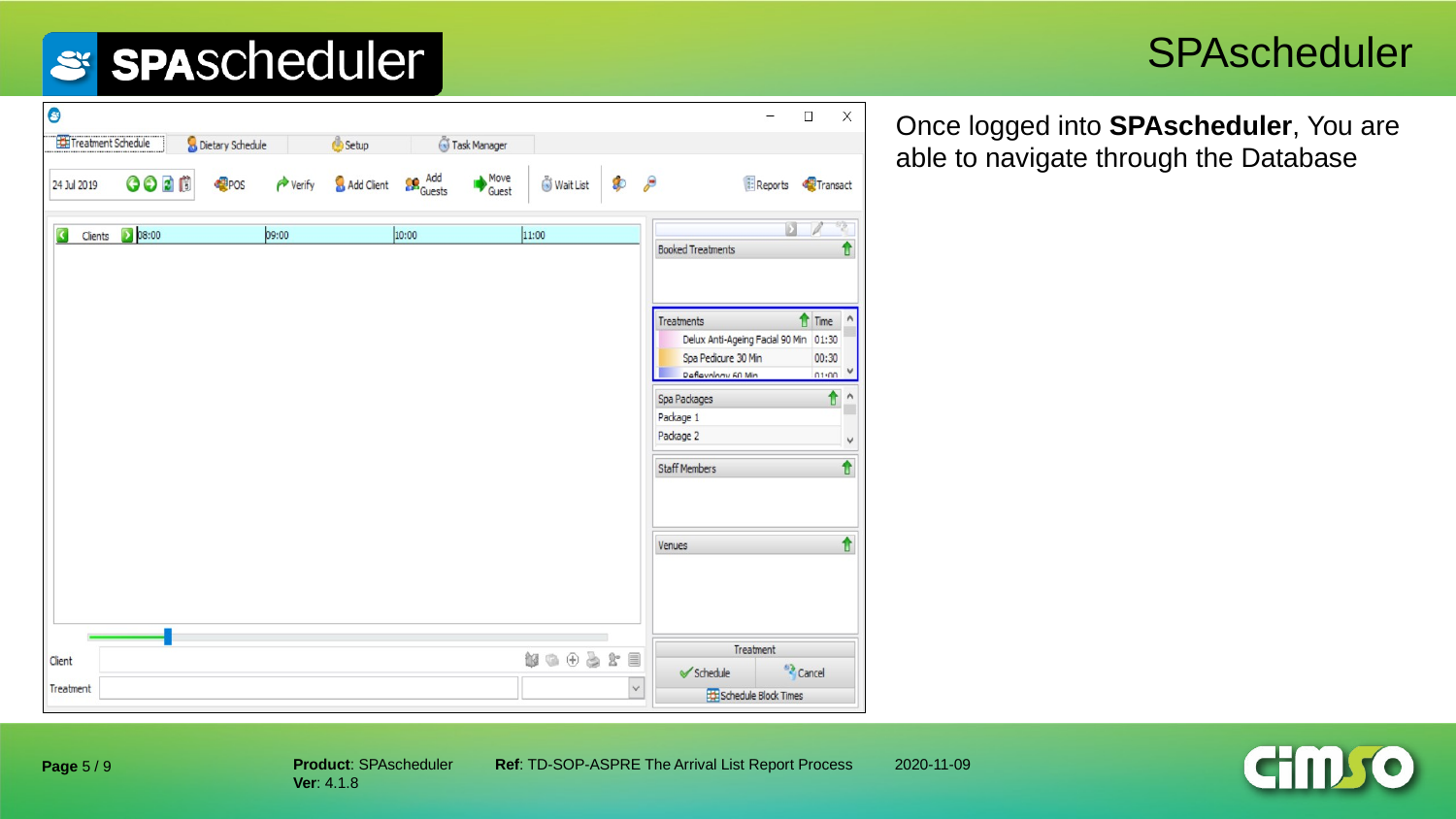## Navigation: The Arrival List Report Process

| $\bullet$                                                                                                                                                                               |                                        |                                  |                                    | $\Box$                                                                                                                                  | $\times$     |
|-----------------------------------------------------------------------------------------------------------------------------------------------------------------------------------------|----------------------------------------|----------------------------------|------------------------------------|-----------------------------------------------------------------------------------------------------------------------------------------|--------------|
| Treatment Schedule<br>Dietary Schedule                                                                                                                                                  | <b>Setup</b>                           | Task Manager                     |                                    |                                                                                                                                         |              |
| GODD<br>POS<br>25 Jul 2019                                                                                                                                                              | Add Client<br>$\rightarrow$ Verify     | Move<br><b>Conducts</b><br>Guest | Ø<br>Wait List                     | $\epsilon$<br>$E$ Reports<br>Transact                                                                                                   |              |
| Staff Memb 2 08:00                                                                                                                                                                      | 09:00                                  | 10:00                            | 11:00                              | æ                                                                                                                                       |              |
| RRW - Delux Anti-Ageing Facial 90 Min<br>Leilani De Koker<br>$\mathbb{P}$<br><b>MASTER MASTER</b><br>P TREAT10<br>P<br><b>Amelia Metts</b><br>$\overline{P}$ TREAT10<br>Melissa Pienaar | 可<br>P WES-TREAT15<br>MUS1<br>P TREAT9 | 可<br>RRW - TREAT7<br>P TREAT9    | $\overline{P}$ RF<br>RRW - TREAT13 | Clients<br>Mr JS Robinson<br>Mrs C Weste<br><b>Booked Treatments</b>                                                                    | v<br>T<br>⋔  |
|                                                                                                                                                                                         |                                        |                                  |                                    | ⇑<br>Time<br><b>Treatments</b><br>Re-Varnish 30 Min<br>00:30<br>Spa Manicure 30 Min<br>00:30<br>Informition Eufoliation Eartel<br>01.00 |              |
|                                                                                                                                                                                         |                                        |                                  |                                    | î<br>Spa Packages                                                                                                                       | $\lambda$    |
|                                                                                                                                                                                         |                                        |                                  |                                    | Package 4<br>Package 5                                                                                                                  | v            |
|                                                                                                                                                                                         |                                        |                                  |                                    | û<br>Venues<br>Skincare Room 1<br>Skincare Room 2<br>Skincare Room 3                                                                    | Λ            |
|                                                                                                                                                                                         |                                        |                                  |                                    | Therapy Room 1                                                                                                                          | $\checkmark$ |
| ROBI0001 / Mr JS Robinson<br>Client                                                                                                                                                     |                                        |                                  | $w \circ \theta \circ x =$         | Treatment                                                                                                                               |              |
| 09:10<br>Treatment                                                                                                                                                                      |                                        |                                  | $\checkmark$                       | <sup>63</sup> Cancel<br>Schedule<br>Schedule Block Times                                                                                |              |

Navigation: The Arrival List Report Process

❶ ❶ Select the **Reports** button

**Page** 6 / 9

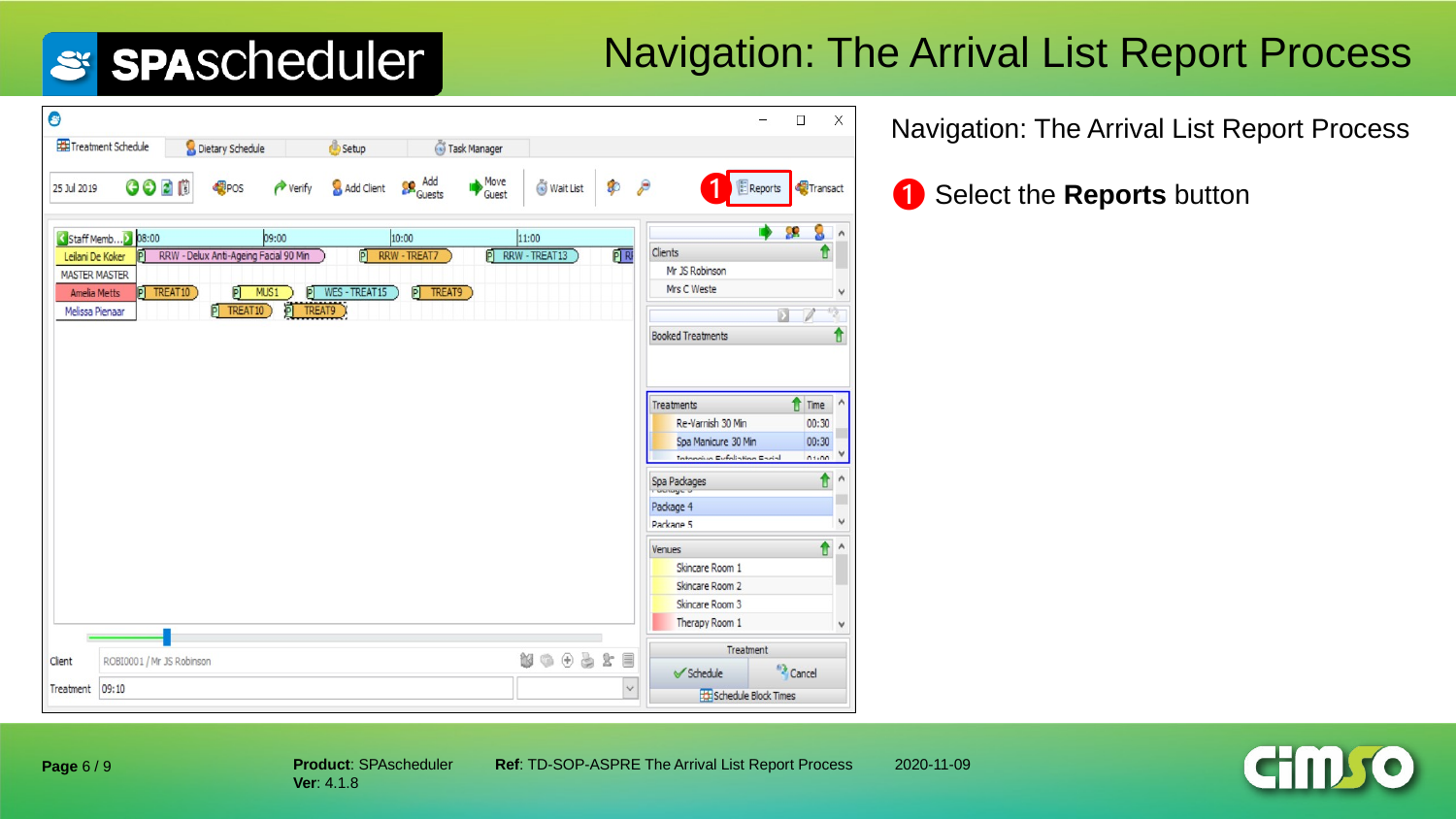### The Arrival List Report Process

| Treatment Schedule<br>Dietary Schedule                        | <b>Scheduling Reports</b><br>$\mathbf{2}$ |                   |                                               |
|---------------------------------------------------------------|-------------------------------------------|-------------------|-----------------------------------------------|
| $O$ $O$ $B$ $B$<br>$\rightarrow$ Verify<br>POS<br>25 Jul 2019 | Report<br>Schedule Report<br>Schedules    | $\bullet$<br>List | B<br><b>E</b> Reports<br>Transact             |
| $\triangleright$ 08:00<br>₹<br>09:00<br>Clients               | Staff                                     |                   | Б                                             |
| P TREAT10<br>P<br>TREAT<br>Mr JS Robinson                     | Guest                                     |                   | <b>Booked Treatments</b>                      |
| DEK - Delux Anti-Ageing Facial 90 Min<br>Mrs C Weste<br> P    | Treatment                                 | PI D              | 1-1 Spa Pedicure 30 Min TREAT10               |
| $\overline{P}$ - TREAT10<br>$P$ -MUS1<br>盯<br>Ms M Weste      | Venue                                     |                   | 1-1 Spa Manicure 30 Min TREAT9                |
|                                                               | Treatment Progam                          |                   |                                               |
|                                                               | Schedule Planner                          |                   | Time<br><b>Treatments</b>                     |
|                                                               | Daily Diet Sheet                          |                   | Delux Anti-Ageing Facial 90 Min 01:30         |
|                                                               | Package & Treatment Sales                 |                   | Spa Pedicure 30 Min<br>00:30                  |
|                                                               | Commission & Sales                        |                   | Deflevology 60 Min<br>$01 - 00$               |
|                                                               | Transaction Recon                         |                   | ↑<br>Spa Packages                             |
|                                                               | <b>ELists</b>                             |                   | Package 1                                     |
|                                                               | Treatments                                |                   | Package 2<br>v                                |
|                                                               | Diet Items                                |                   |                                               |
|                                                               | Schedule Track                            |                   | ↑<br><b>Staff Members</b>                     |
|                                                               | 3<br><b>Arrival List</b>                  |                   |                                               |
|                                                               | Medical Consultation                      |                   |                                               |
|                                                               |                                           |                   | ↟<br>Venues                                   |
|                                                               |                                           |                   |                                               |
|                                                               |                                           |                   |                                               |
|                                                               | Sort by Time<br>$\checkmark$              |                   |                                               |
|                                                               |                                           |                   | Treatment                                     |
| ROBI0001 / Mr JS Robinson<br>Client                           | 4<br>Generate<br>X Close                  | 3x                | <sup>63</sup> Cancel<br>$\checkmark$ Schedule |
| 06:00<br>Treatment                                            |                                           | $\checkmark$      | Schedule Block Times                          |

The Arrival List Report Process:

❶ Select the **Reports** button ❷ **Scheduling Reports** window ❸ **Locate & Select**: select a report from the list – **Arrival List**  4 Select the **Generate** button



**Page** 7 / 9

**Product**: SPAscheduler **Ref**: TD-SOP-ASPRE The Arrival List Report Process 2020-11-09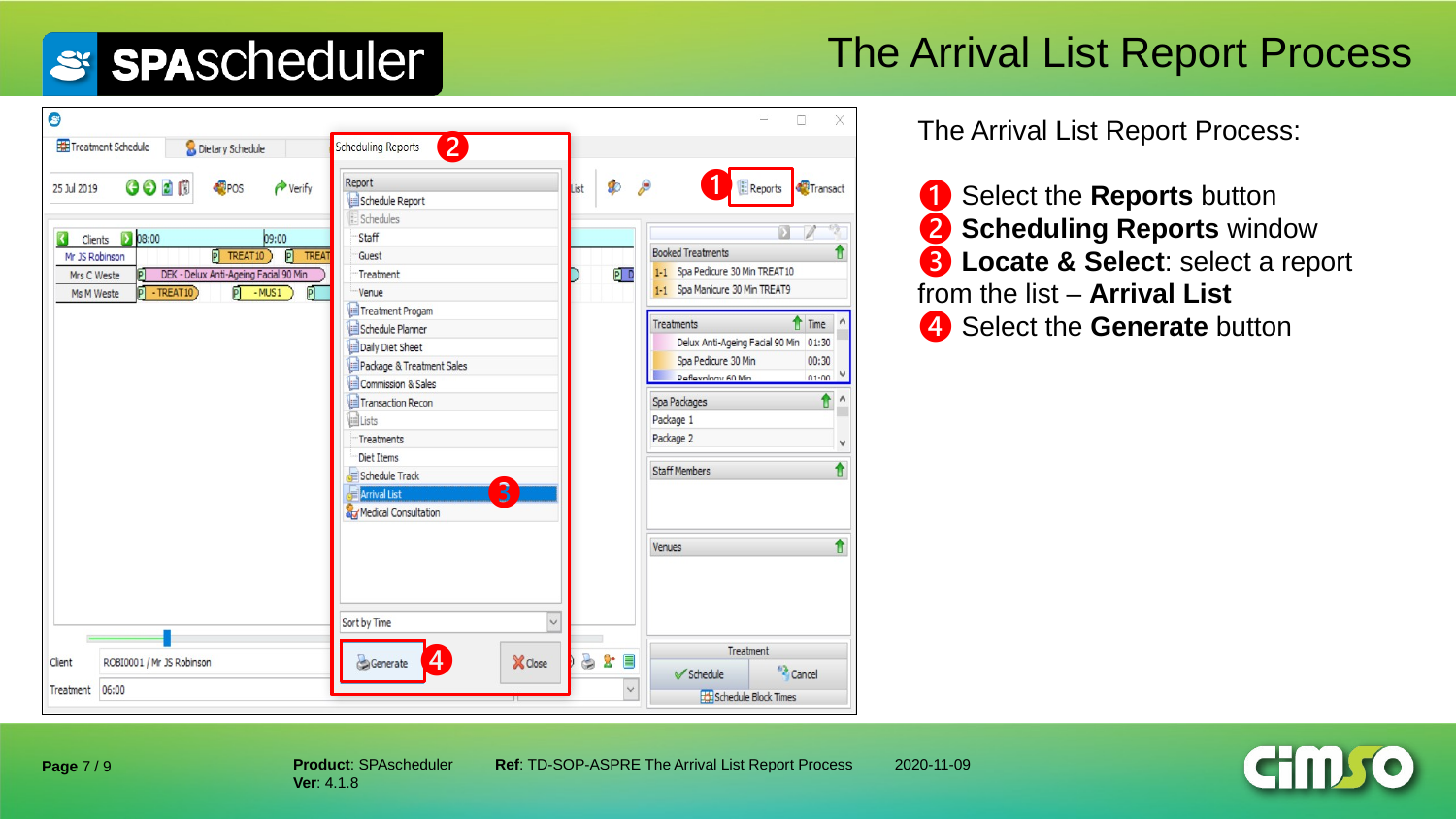#### Print Preview

| Treatment Sch                      |                                                |                                                   | Date:                                    | 25 Jul 2019                   |             | ٨                    |
|------------------------------------|------------------------------------------------|---------------------------------------------------|------------------------------------------|-------------------------------|-------------|----------------------|
| 25 Jul 2019                        | <b>Arrivals List</b>                           |                                                   |                                          |                               |             | Transact             |
|                                    | Guest:<br>Time                                 | Treatment                                         | <b>Duration Staff Member</b>             | Venue                         |             |                      |
|                                    | 0800<br>Ms M Weste                             | Spa Podicuro 30 Mn                                | 00:30 Ampla Motts                        | Wet Room 2                    |             |                      |
|                                    | 0800<br>Mrs C Weste                            | Daiux Anti-Ageing Fadal 90 Min                    | 01:30 Leilani De Koker                   | Sincare Room 3                |             |                      |
| Clients                            | 08:35<br>Mr JS Robinson                        | Spa Pedicure 30 Mn                                | 00:30 Melssa Plenaar                     | Skincare Room 1               |             |                      |
| Mr JS Robinson                     | 0845<br>Ms M Weste                             | Music Hydrotherapy 30min                          | 00:30 Ampla Motts                        | Music Room 1                  |             |                      |
| Mrs C Weste                        | 09:10<br>Mr JS Robinson<br>09:20<br>Ms M Weste | Spa Manicure 30 Mn<br>Thai Ful Body Massage 45 Mn | 00:30 Melssa Penaar<br>00:45 Ampla Motts | Skincare Room 1<br>Wat Room 2 |             | AT 10                |
|                                    | 09:45<br>Mrs C Weste                           | Paraffin Dip 45 Mn                                | 00:45 Leilani De Koker                   | Skincare Room 3               |             | <b>AT9</b>           |
| Ms M Weste                         | 10:10<br>Ms M Weste                            | Spa Manicure 30 Mn                                | 00:30 Ampla Motts                        | Wat Room 2                    |             |                      |
|                                    | 1045<br>Mrs C Weste                            | Swedish Rill Body Massage 45                      | 00:45 Leilani Do Koker                   | Skincare Room 3               |             |                      |
|                                    | 1145<br>Mrs C Weste                            | Shabu 50 Mn                                       | 00:50 Leilani De Koker                   | Slincare Room 3               |             | Time<br>Λ            |
|                                    | 1300<br>Mrs C Weste                            | Thai Half Body Massage 30 Mn                      | 00:30 Leilani De Koker                   | Slincare Room 3               |             | 90 Min 01:30         |
|                                    |                                                |                                                   |                                          |                               |             |                      |
|                                    |                                                |                                                   |                                          |                               |             | 00:30                |
|                                    |                                                |                                                   |                                          |                               |             | $01 - 00$            |
|                                    |                                                |                                                   |                                          |                               |             | €                    |
|                                    |                                                |                                                   |                                          |                               |             |                      |
|                                    |                                                |                                                   |                                          |                               |             | v                    |
|                                    |                                                |                                                   |                                          |                               |             |                      |
|                                    |                                                |                                                   |                                          |                               |             | $\hat{\mathbf{r}}$   |
|                                    |                                                |                                                   |                                          |                               |             |                      |
|                                    |                                                |                                                   |                                          |                               |             |                      |
|                                    |                                                |                                                   |                                          |                               |             |                      |
|                                    |                                                |                                                   |                                          |                               |             |                      |
|                                    |                                                |                                                   |                                          |                               |             |                      |
|                                    |                                                |                                                   |                                          |                               |             | €                    |
|                                    |                                                |                                                   |                                          |                               |             |                      |
|                                    |                                                |                                                   |                                          |                               |             |                      |
|                                    |                                                |                                                   |                                          |                               |             |                      |
|                                    |                                                |                                                   |                                          |                               |             |                      |
|                                    |                                                |                                                   |                                          |                               |             |                      |
|                                    |                                                |                                                   |                                          |                               |             |                      |
|                                    |                                                |                                                   |                                          |                               |             | $\checkmark$         |
|                                    |                                                |                                                   |                                          |                               |             |                      |
| Client<br>ROBIO<br><b>Progress</b> | Zoom                                           | <b>CDD</b>                                        |                                          |                               | Load Report | <sup>83</sup> Cancel |

The **Print Preview**, you are able **Print**, **Save**, **Fax**, or **Email** the report

**Page** 8 / 9

**Ver**: 4.1.8

**Product:** SPAscheduler **Ref: TD-SOP-ASPRE The Arrival List Report Process 2020-11-09**